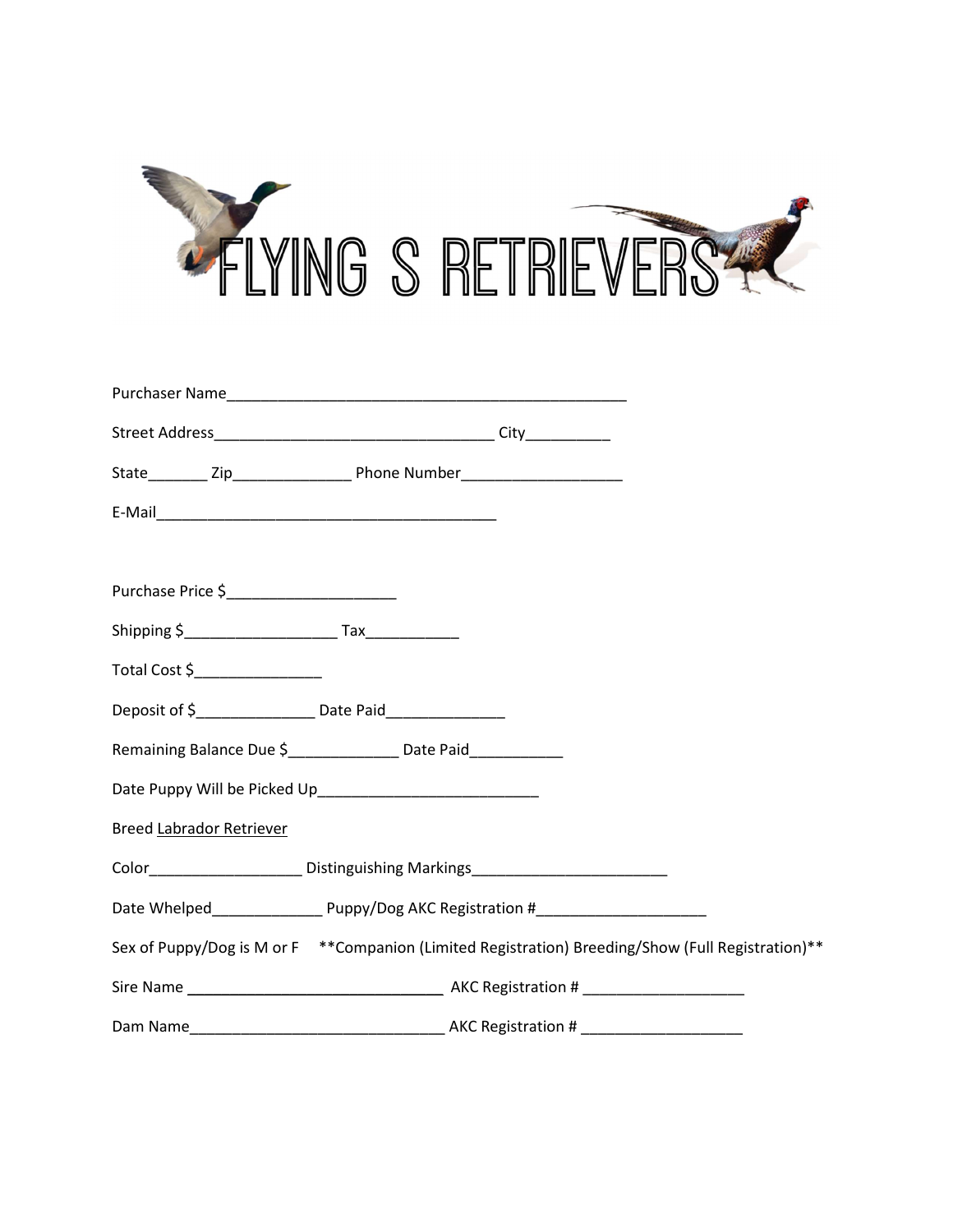All of our puppies come with:

- An exam done by our veterinarian, shots and dewormed for age of Puppy/Dog.
- Health records and a 26 month HIP/ELBOW/EYE & GUARANTEE\*\*
- LIFETIME INHERITABLE DISEASE(EIC/CNM/DM) GUARANTEE\*\*
- Puppy packet with information about new puppy ownership.
- 24 Hour lifetime breeder support.
- Dew claws removed.

## Holding Agreement:

A \$250 deposit is required to hold your puppy for you. This is payable in cash, credit card, or check. This ensures we WILL NOT sell your pick/puppy to any other person as long as you the buyer pick up (or make arrangements to pick up) your puppy when it is 8 weeks of age. Remaining balance is due by the time you pick up your puppy and is payable in cash /credit card. No personal checks will be accepted. If you do not call us to schedule a pick up date/time before your puppy is 8 weeks old or MISS your scheduled time and do not contact us within 24 hours we reserve the right to void the puppy sales contract and find another buyer. Deposits are not refundable! Please keep in contact with us during the puppy process to assure we are all on the same page with schedules, etc.

Within this agreement Flying S Retrievers will be referred to as the "seller" and the person purchasing the puppy/dog will be referred to as the "purchaser" or "buyer". Any reference to puppy/dog is interchangeable for either a puppy or a full grown dog. It is understood by both purchaser and seller that any puppy/dog sold by Flying S Retrievers is being sold as a working hunting dog. The seller expects that this working dog be treated as part of the family, and cared for as such.

## Puppy Guarantee and Contract:

- 1. Puppies are to be in good condition for the first 72 hours after the time purchaser assumes physical possession of the puppy. The buyer agrees to have the puppy examined by a licensed veterinarian at buyers' expense within the first 72 hours. The seller will provide a vaccination record of the purchased puppy to buyer that is appropriate for age. If the puppy is due for vaccines and the buyer neglects to provide them and the puppy contracts a disease that could have been prevented by vaccinations this guarantee is null and void.
- 2. If puppy dies within 24 hours of purchase buyer must have an autopsy done by a state licensed veterinarian, at buyer's expense, to determine cause of death. If cause of death is due to preexisting condition that was there before buyer took possession of the puppy, a replacement puppy will be given, of equal value, when one becomes available. Only if our attending veterinarian confirms first findings and puppy was properly cared for while in buyer's possession. No cash refunds will be given. A replacement puppy will not be given if the prior puppy was not properly taken care of and all aspects of the contract were met.
- 3. We guarantee your puppy will pass a hip certification from OFA at 2 years and 2 months of age or before. If puppy does not pass the OFA rating no later than 26 months of age a replacement puppy will be given when one of equal value is available. If purchaser wants a puppy of greater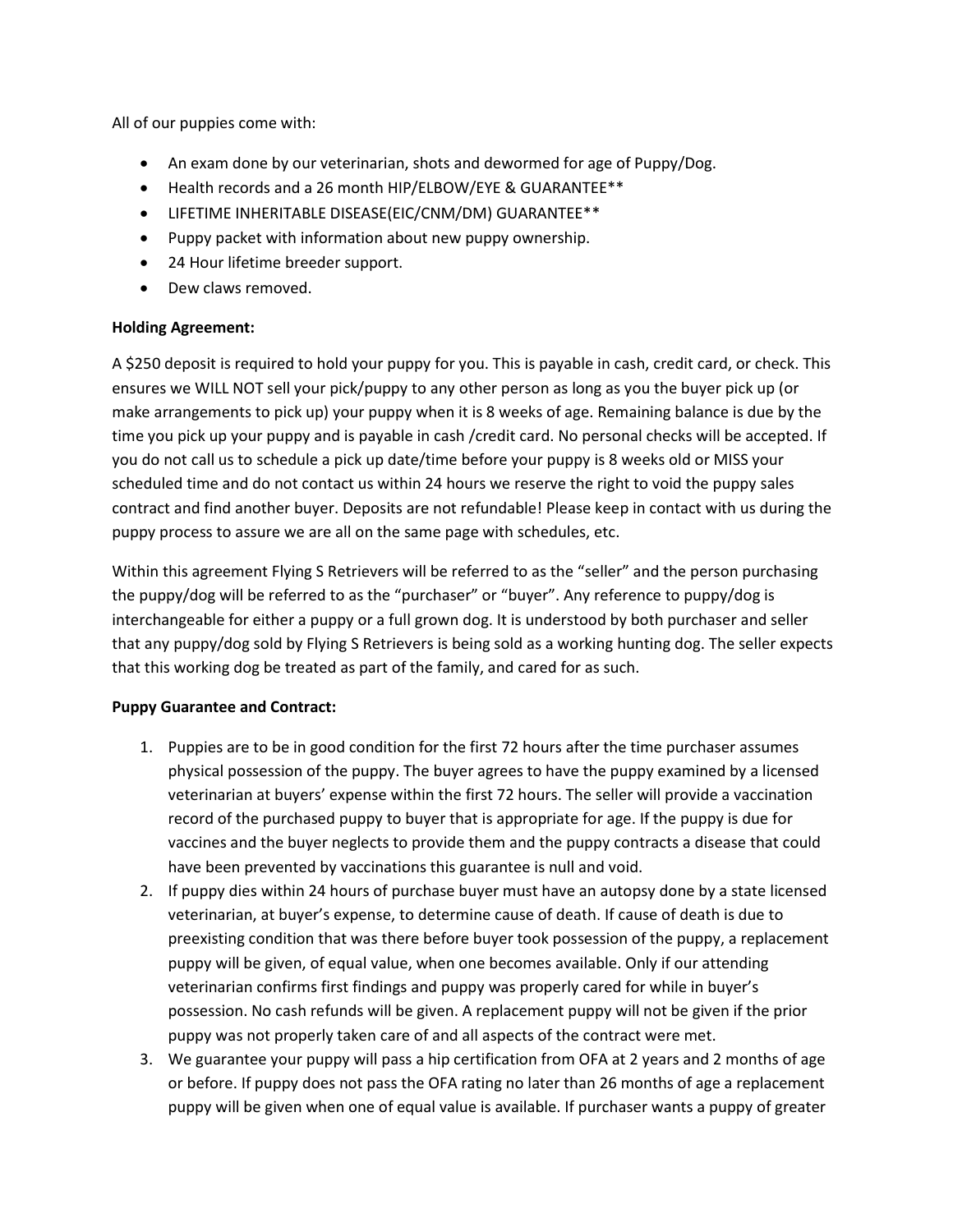value the original purchase price will be credited and the remaining amount will need to be paid in cash/money order. Under no circumstances will a cash refund be given. If the puppy does not pass with a good or excellent in a full registration pup, buyer has the option to breed the dog and waive the guarantee, or spayed/ neutered and kept as a pet or returned to the breeder. If puppy is tested after 2 years and 2 months/ 26 months this guarantee is void.\*\* If buyer breeds the dog after 18 months of age, the hip guarantee will be based on the OFA prelim results instead of the 2 year old OFA. By breeding the dog prior to the 2 year OFA the buyer agrees to abide by the prelim OFA results and is comfortable with the result as being final despite and result here after.

- 4. Seller reserves right to request second opinion from another licensed vet or specialized professional of Breeder's choice at the Buyer's expense on the hips if the results of the first OFA show signs of dysplasia. Not all vets know how to do hip x-ray. We suggest you call beforehand for vets who do specialize in this so it can be done correctly. Results from 2nd opinion will be sent to another certifying agency OFA and the best rating will be taken.
- 5. The seller will offer a LIFETIME INHERITABLE DISEASE(EIC/CNM/DM) GUARANTEE, dogs are guaranteed not to be affected by Exercise Induced Collapse, Centronuclear Myopathy, Degenerative Myelopathy at any point in their lifetime(All pups will be either "Clear by Parentage" or "Carrier" -Possible that some dogs can be a recessive carrier but not express, in which case the pup will live a normal, healthy life and does not require the seller to provide a replacement)
- 6. The seller shall not be responsible for any Veterinary/medical costs for the puppy/dog after it is in the buyer's possession. The puppy/dog is transferred to the buyer as "healthy" and is not responsible for any injury incurred to the puppy after the time of sale.
- 7. Seller is not responsible for mites, immunity levels, pneumonia, mange, heat stroke, ring worm, conjunctivitis, intestinal worms, fleas, ticks, ear infections, or any disease that could have been prevented by proper vaccination/care once the puppy is transferred to the buyer. Buyer is responsible for keeping their puppy in proper conditions for its health and welfare.
- 8. The seller shall provide a registration paper ONLY after this purchase agreement has been signed and the total amount due has been paid. If the seller does not have registration papers at the time of puppy sale the seller will provide proof that it has been applied for and have it mailed to buyer as soon as seller receives it. All puppies are sold on Limited Registration unless other arrangements have been made. We suggest spaying/neutering your pet by 12 months of age. \*\*\*Full registration is available to approved breeders/programs only and at full registration price. If full registration is given for breeding purposes all health clearances must be done and passed between 20 and 24 months of age BEFORE the dog is bred. If the dog is bred before 2 years of age or without the proper clearances the health guarantee is null and void. If puppy does not pass health clearances between the age of 20 and 26 months of age the puppy is to be spayed/neutered and kept as a pet or returned to the breeder. A credit will be given for the original price of puppy, toward another puppy when one is available\*\*
- 9. If buyer plans to show puppy or compete in any way the buyer does not guarantee puppy will become a champion. Seller also does not guarantee ability to hunt.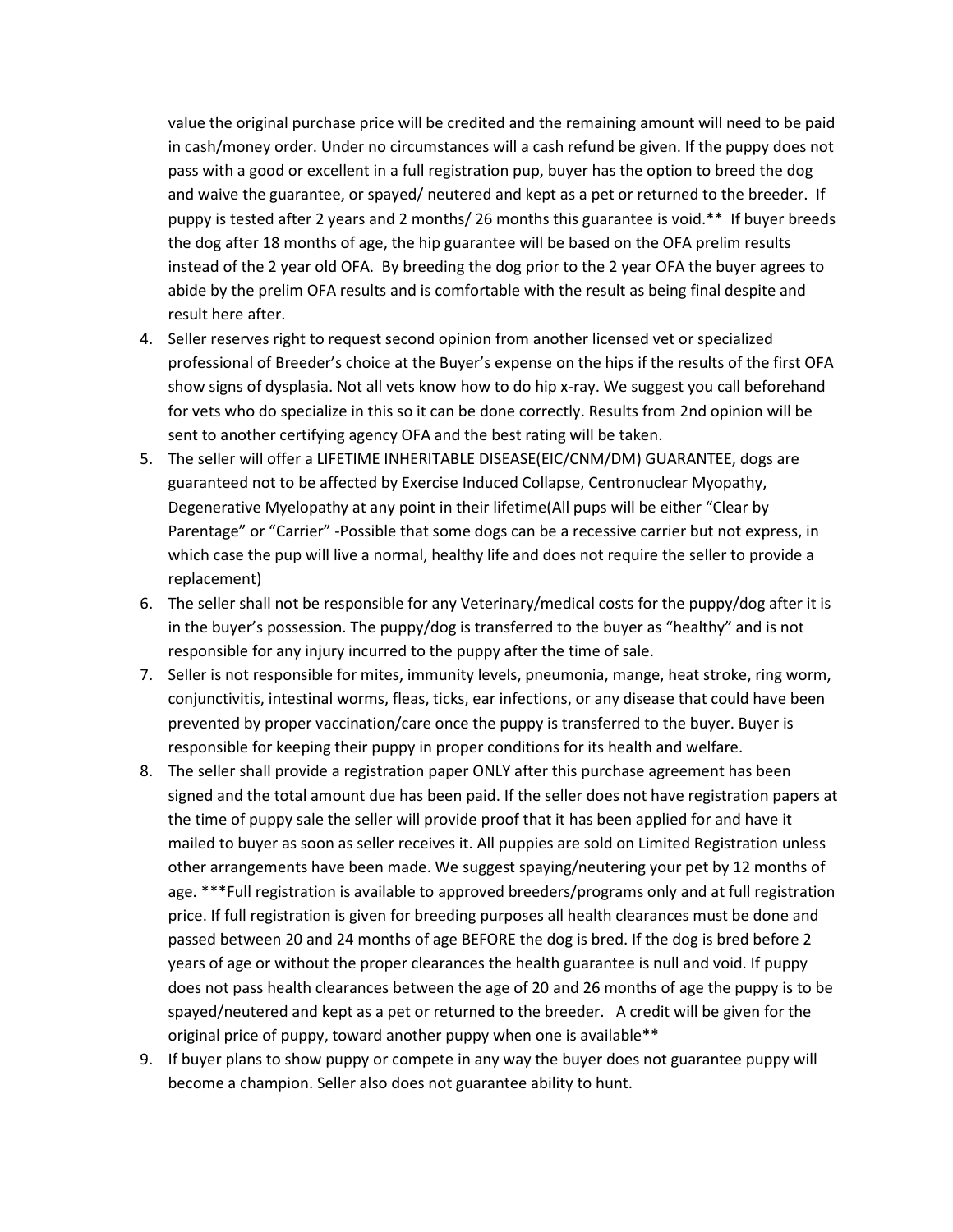- 10. If buyers prefer commercial shipment seller will arrange shipment for puppy described above. The buyer will be responsible for all and any cost associated with shipping said puppy in addition to full purchase price. All shipping cost and purchase price must be paid BEFORE puppy is shipped. The seller will not ship a puppy before 8 weeks of age. The seller will not be responsible for the safety of the puppy while in transit. Including all injuries concurred due to accident.
- 11. The buyer agrees to provide annual vet exams, heart worm checks and preventatives and all recommended vaccines yearly and to keep records of them or all guarantees are voided. The buyer also agrees that puppies will be kept in appropriate conditions for its health and welfare.
- 12. The buyer agrees to feed puppy a quality food full of nutrients and wholesome ingredients that are appropriate for health, activity level and life stage of puppy/dog.
- 13. The temperament of a dog is based upon how well it is socialized, trained and cared for. Proper nourishment, socialization, exercise and training are huge in how the puppy's temperament turns out. For this reason seller does not guarantee temperament of puppy/dog. There will be NO REPLACEMENTS, CREDITS OR REFUNDS FOR TEMPEREAMENT. Seller strongly recommends puppy classes but it is not required. Seller expects puppy will be properly socialized after vaccinations. Seller is NOT responsible for any damage done at any given age to people, property, other animals or grief that may be caused due to loss of dog/puppy for any reason.
- 14. Seller is not responsible if your puppy is lost or stolen. Seller will not refund the purchase price or provide a replacement puppy for this reason.
- 15. If at any time the buyer is un able or unwilling to provide the puppy/dog with a proper home, the buyer has the opportunity to return puppy to seller as first option. No payment will be made to buyer for the return of the puppy. The seller has 10 days to accept or reject this option. The buyer is responsible for all costs related to returning puppy. The AKC papers will be transferred back to seller at the buyer's expense as well. It is stressful for a dog to be bounced around from house to house, which is why this is here. Please consider asking for training advice if training is the reason you plan to re home your puppy/dog. If a puppy is transferred to another owner, all health guarantees are null and void.
- 16. If buyer chooses to breed without full registration and breeding rights, the buyer will be held responsible for \$2,000 dollars in damages and all court costs.
- 17. If the authorities seize the puppy/dog for neglect or abandonment the seller reserves the right to recover the puppy/dog without compensation to the buyer. No replacement puppy will be given.
- 18. The buyer agrees to pay any and all court and attorney fees incurred while enforcing this contract.
- 19. Buyer agrees to these terms: puppy will not be sold, leased or given to any research establishment. The puppy will not be transferred to another party without the seller's prior knowledge and consent.
- 20. If it is brought to our attention at any time that the puppy is being abused, neglected, or not properly taken care of in any way, the authorities will be called for investigation. If buyer is found at fault, seller will take permanent possession of the puppy. Any expenses incurred to the seller after the puppy/dog is confiscated due to neglect or mistreatment will be the responsible of the buyer and payable to the seller.